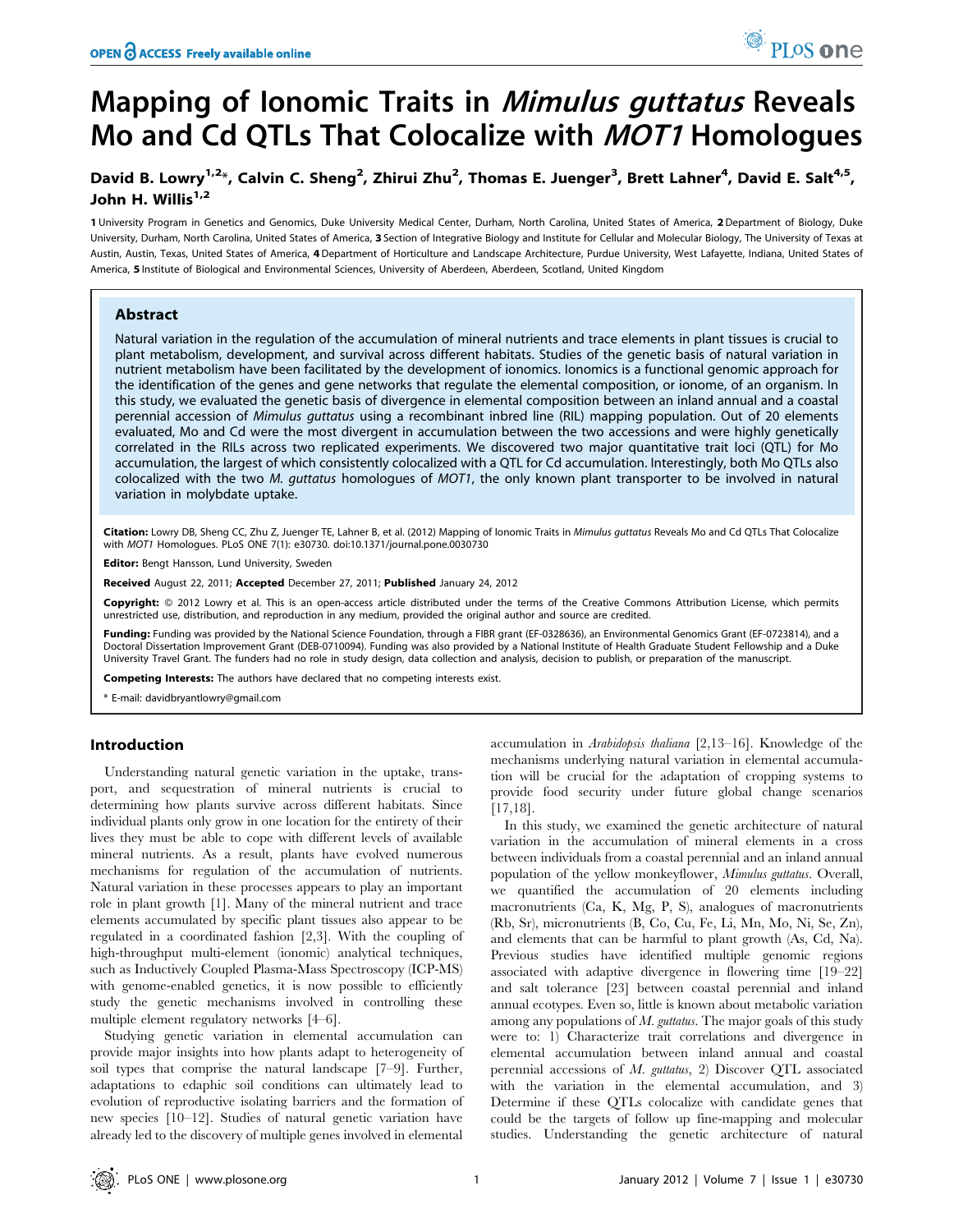variation in elemental accumulation between these coastal perennial and inland annual populations is an important first step in understanding potential metabolic adaptations within  $M$ . guttatus to divergent environmental conditions.

## Methods

#### Mapping population

To discover QTLs involved in the leaf concentration of elements, we utilized a previously constructed recombinant inbred line (RIL) population. The RIL population was created from a cross between an outbred perennial individual from coastal sand dune habitat (DUN) in the Oregon Dune National Recreation Area (43°53'35"N 124°08'16"W) and IM62, an inbred line from an inland annual population (IM) located in montane habitat on Iron Mountain in the Oregon Cascade Mountains  $(44^{\circ}24'03''N)$  $122^{\circ}08'57''$ W). The creation of this RIL mapping population is outlined by Hall & Willis [24]. Lowry et al. [23] subsequently constructed a genetic map for these RILs with 189 polymorphic genetic markers (details of markers can be found at www. mimulusevolution.org). The genotype data for the RIL population has been deposited in Dryad (www.datadryad.org, doi:10.5061/ dryad.1500/1).

## Growth conditions

Ionomic analysis of RILs was conducted with a hydroponic experiment. RILs were germinated in Fafard 4P soil. Three replicates of 168 RILs were transplanted into 2.5 inch square pots filled with perlite a few days after germination. These pots were fully randomized across trays (32 pots per tray) and the trays were submerged in half-strength Hoagland's solution  $(pH = 6.0)$  such that the level of solution was 1 cm below the top surface of the perlite. Hoagland's solution was changed every 3–5 days to maintain similar nutrient concentrations throughout the experiment. To prevent plants from flowering, which could alter their physiology, they were grown under short days. All plants were grown for the entirety of their lives in a growth chamber at Duke University under 8 hour periods of light at  $22^{\circ}$ C and 16 hour periods of dark at 18°C with a light intensity of 225 umol/m<sup>2</sup>/s. Plant morphology of  $M$ . guttatus in these hydroponic conditions is comparable to the morphology when grown in soil in the same growth chambers. To confirm the results of the first experiment, we conducted a second experiment using the same conditions and experimental techniques. However, in this experiment we only grew a total of 142 RILs because of lower germination success and loss of lines to inbreeding depression. To assess the genetic divergence between DUN and IM for elemental accumulation, inbred parental lines (IM62 and DUN10) were also grown in each experiment. It should be noted that while IM62 is a parent of the RIL mapping population, DUN10 is not. The original DUN parent could not be maintained as an inbred seed line because it was outbred.

#### Ionomic analysis

The second pair of true leaves from each replicate plant was collected with plastic forceps from plants 30 days after germination. Leaf tissue was briefly submerged in 0.05% Triton and rinsed in DI water. Leaves from all three replicates of each RIL were bulked into a single 15 mL plastic tube (VWR International) and dried in an oven at  $90^{\circ}$ C for 24 hours. Leaves were not pooled for parental inbred lines (Experiment 1:  $N = 10$  IM and 10 DUN independent samples; Experiment 2:  $N=16$  IM and 16 DUN independent samples). Samples were then sent to the Purdue University ionomics laboratory (www.ionomicshub.org) for analysis of leaf elemental concentrations using inductively coupled plasma-mass spectroscopy (ICP-MS) [25]. About 10 mg of dried leaf tissue was weighed into  $100\times16$  mm Pyrex tubes and digested with 1.05 mL of concentrated HNO<sub>3</sub> (Mallinckrodt, AR Select grade) at  $110^{\circ}$ C for 4 hours. Each sample was diluted to 10.0 ml with 18 M $\Omega$  water and analyzed at N = 3 on a PerkinElmer Elan DRCe ICP-MS using a concentric nebulizer and cyclonic spray chamber (Glass Expansion) and a sample flow of 300 ul/min. Indium (EM Science, Gibbstown, New Jersey, USA) was used as an internal standard. National Institute of Standards and Technology traceable calibration standards were used for the calibration (ULTRAScientific, Kingstown, Rhode Island, USA). A total of 19 elements were quantified in the first experiment and 20 in the second, with As missing from the first experiment.

#### General data analysis

The divergence between the IM62 and DUN10 lines was assessed using Wilcoxon Rank-Sum tests. Since, the RIL population was constructed using reciprocal crosses, it allowed for the assessment of cytoplasmic effects on ionomic concentration. Cytoplasmic effects across RILs were also examined with Wilcoxon Rank-Sum tests. To assess correlations between traits across RILs, pairwise Pearson product-moment correlation coefficients (r) were calculated for the ionomics traits based on the pooled sample point estimates for each RIL. Significance of parental inbred line divergence, cytoplasmic effects, and trait correlations was assessed using Bonferoni correction for multiple comparisons. To determine if results were replicable across experiments, data were analyzed separately for experiment one and two. All general data analysis was conducted in the statistical package JMP 8.02.

#### QTL analysis

QTL mapping was conducted in R/qtl [26], which is a module of the statistical package R (www.r-project.org). Before QTL mapping, the effect of cytoplasm was removed by taking the residuals of a single factor ANOVA, where cytoplasm was a fixed effect. Normality was assessed for each phenotype with a Shapiro-Wilks normality test. Log transformations were conducted for phenotypes where normality was rejected.

We mapped QTL using the composite interval mapping procedure (CIM) implemented with Haley-Knott regression in R/qtl. Mapping was conducted at 1 cM steps across the genome with a maximum of three background covariate markers chosen using a forward stepwise procedure and a window size of 20 cM around each test position. The threshold of a maximum of three covariate markers was established through pilot interval mapping which identified only a few major effect QTLs. To establish  $alpha = 0.05$  significant thresholds, the data was permutated  $1000$ times per each trait in each experiment. To establish a confidence limit for the position of each QTL we calculated the 1.5-LOD support interval around each significant QTL in R/qtl. Following QTL mapping, single marker analyses (ANOVA) were conducted with the marker closest to the peak of each significant QTL. The additive affect (2a) of each QTL was calculated as the difference between the means of the two alternative homozygous genotypes at the marker closest to the QTL peak. The percent variance explained was calculated as the  $R^2$  of the model multiplied by 100.

To test for potential epistatic interactions between QTLs, we ran the scantwo function with the Haley-Knott regression in R/qtl on all ionomic traits. Penalties derived from 1000 permutations of scantwo were used to conduct stepwise QTL analysis. Here, multiple QTLs models were compared to identify the most likely QTL model. This analysis involved Haley-Knott regression and a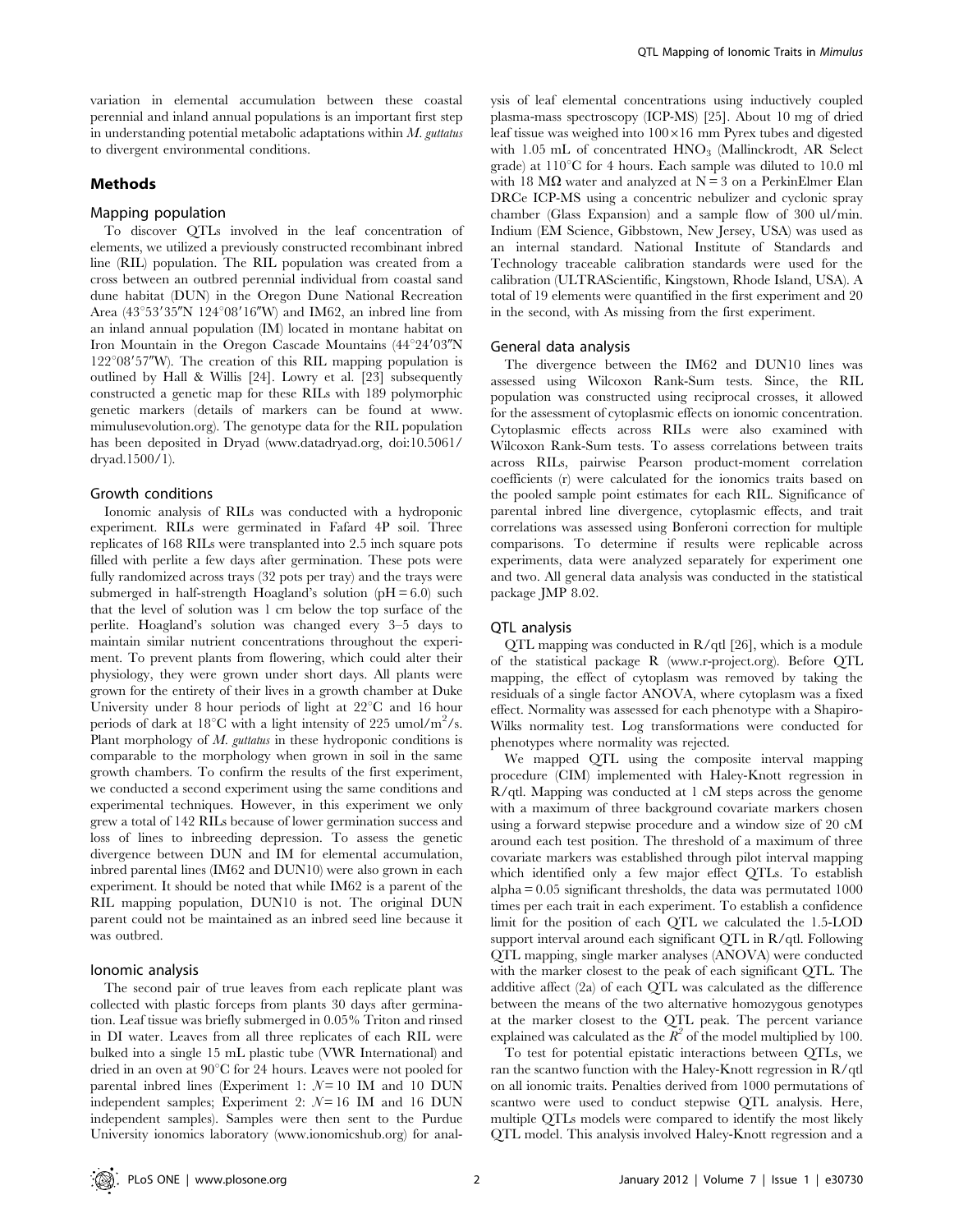maximum of three possible QTLs per model per trait. Epistasis was defined by the presence of a non-additive interaction of QTLs in the most likely stepwise model per each trait.

## Results

#### Variation in leaf ion concentrations between accessions

Overall, leaf elemental concentrations varied over six orders of magnitude, with Co, Cd, and Li having the lowest concentrations and Ca and K with the highest concentrations ( $\mu$ g g<sup>-1</sup> dry weight). Four out of 19 ionomic traits significantly differed between IM62 and DUN10 in the first experiment, while nine out of 20 significantly differed in the second experiment (Table 1). Mo and Cd were the most strikingly divergent ions in both experiments, with IM62 leaves containing 4.35 times more Mo and 3.49 times more Cd than DUN10 leaves (Fig. 1).

Across the RILs, we detected significant effects of cytoplasm on leaf elemental concentration for four traits (B, Mg, P, K; Table S1) in the first experiment. However, there were no significant cytoplasmic effects for any element in the second experiment.

#### Correlations between ionomic traits

We detected 48 significant trait correlations across RILs in the first experiment and 29 in the second experiment (Table 2). A total of 12 trait pairs were significantly correlated in both experiments, however not always in the same direction. The correlation between B and Sr reversed direction across experiments, being negatively correlated in the first experiment and positively correlated in the second. Elemental analogs, including Rb/K, Ca/Sr, and Na/Li, were strongly correlated in both experiments. One of the most striking positive correlations was between Mo and Cd, with average Pearson correlation coefficient of 0.83 across experiments (Fig. 1c).

## Discovered QTLs

We discovered eight significant QTLs across seven ionomic traits in the first experiment and seven QTLs across four traits in the second experiment (Table 3). Only four QTLs were identified in both experiments. The four robust QTLs included a P QTL on linkage group 13, a Mo QTL on linkage group 1, and colocalizing Cd and Mo QTLs on linkage group 12 (Table 3; Fig. 1d). Out of the eight traits with significant QTLs, three of them (Mg, Ca, Mn) did not significantly differ between the IM and DUN parents in either experiment. Mn had two detected QTLs with opposing directional effects. Of the five traits that were significantly divergent between the parents in at least one experiment, three of them (Na, P, S) had QTLs that acted in the opposite direction of the parental divergence. Only the Mo/Cd QTLs on linkage groups 1 and 12 had effects in the same direction of the parental divergence, with the IM alleles contributing to greater uptake of both Mo and Cd than the DUN alleles (Fig. 1d). Across experiments, the linkage group 12 QTL explained 30–42% of the parental divergence in Mo and 30–31% of the parental divergence in Cd.

None of the most likely stepwise QTL models included a significant interaction between QTLs. Thus, we found no evidence for epistasis for any of the ionomic traits.

## MOT1 is a potential candidate gene underlying the natural variation in Mo

There are currently four plant proteins known to transport molybdate efficiently across cell and vacuolar membranes: MOT1 from Arabidopsis thaliana and Chlamydomonas reinhardtii, SHST1 from Stylosanthes hamata, AtMOT2 from A. thaliana (a homologue of

**Table 1.** Parental means for elemental accumulation ( $\mu$ g g<sup>-1</sup>) in both experiments, and comparison by Wilcoxon Rank-Sum tests.

| <b>Trait Exp</b> |                | <b>DUN mean</b> | <b>SE</b> | IM mean SE |        | z        | P-Value     |
|------------------|----------------|-----------------|-----------|------------|--------|----------|-------------|
| Li               | 1              | 0.1068          | 0.0079    | 0.1446     | 0.0203 | 1.323    | 0.1859      |
| В                | 1              | 26.75           | 0.59      | 31.47      | 1.81   | 2.306    | 0.0211      |
| Na               | 1              | 1178            | 51        | 571        | 56     | $-3.742$ | $0.0002*$   |
| Mg               | 1              | 1835            | 47        | 1980       | 54     | 1.701    | 0.0890      |
| P                | 1              | 5988            | 255       | 7873       | 205    | 3.591    | $0.0003*$   |
| S                | 1              | 3052            | 119       | 3255       | 121    | 1.398    | 0.1620      |
| Κ                | 1              | 57380           | 2440      | 50920      | 2510   | $-1.398$ | 0.1620      |
| Ca               | 1              | 12910           | 370       | 12750      | 260    | $-0.265$ | 0.7913      |
| Mn               | 1              | 37.42           | 2.81      | 42.77      | 1.56   | 1.021    | 0.3075      |
| Fe               | 1              | 60.65           | 1.71      | 70.06      | 1.81   | 2.759    | 0.0058      |
| Co               | 1              | 0.0187          | 0.0006    | 0.0183     | 0.0006 | $-0.265$ | 0.7913      |
| Ni               | 1              | 1.780           | 0.115     | 2.042      | 0.312  | 0.340    | 0.7337      |
| Cu               | 1              | 10.37           | 0.95      | 11.64      | 1.03   | 0.567    | 0.5708      |
| Zn               | 1              | 35.60           | 2.08      | 32.17      | 1.46   | $-1.398$ | 0.1620      |
| Se               | 1              | 0.0757          | 0.0085    | 0.0444     | 0.0045 | $-2.986$ | 0.0028      |
| Rb               | 1              | 9.961           | 0.393     | 8.740      | 0.421  | $-1.625$ | 01041       |
| Sr               | 1              | 40.74           | 2.34      | 40.39      | 1.95   | $-0.491$ | 0.6232      |
| Mo               | 1              | 3.26            | 0.21      | 15.15      | 0.68   | 3.742    | $0.0002*$   |
| Cd               | 1              | 0.0370          | 0.0021    | 0.0878     | 0.0028 | 3.742    | $0.0002*$   |
| Li               | 2              | 0.2878          | 0.0242    | 0.2357     | 0.0178 | $-1.677$ | 0.0935      |
| B                | $\overline{2}$ | 49.21           | 2.06      | 42.67      | 1.44   | $-2.356$ | 0.0185      |
| Na               | 2              | 3642            | 254       | 1810       | 209    | $-3.938$ | $<$ 0.0001* |
| Mg               | 2              | 2441            | 130       | 2558       | 45     | 1.187    | 0.2351      |
| P                | 2              | 6761            | 198       | 9199       | 149    | 4.767    | $<$ 0.0001* |
| S                | $\overline{2}$ | 4874            | 154       | 4012       | 74     | $-4.052$ | $<$ 0.0001* |
| Κ                | 2              | 72700           | 1210      | 61620      | 821    | $-4.353$ | $<$ 0.0001* |
| Ca               | $\overline{2}$ | 11650           | 610       | 13480      | 312    | 2.657    | 0.0079      |
| Mn               | 2              | 95.78           | 4.77      | 77.45      | 1.40   | $-3.147$ | $0.0016*$   |
| Fe               | $\overline{2}$ | 94.9            | 6.8       | 105.6      | 2.2    | 1.300    | 0.1935      |
| Co               | 2              | 0.0383          | 0.0065    | 0.0396     | 0.0024 | 0.194    | 0.0523      |
| Ni               | $\overline{2}$ | 0.3784          | 0.0460    | 0.3217     | 0.0223 | $-0.961$ | 0.3365      |
| Cu               | 2              | 11.08           | 0.44      | 13.00      | 0.50   | 2.431    | 0.0151      |
| Zn               | 2              | 32.51           | 1.80      | 42.72      | 1.17   | 3.449    | $0.0006*$   |
| As               | 2              | 0.0279          | 0.0025    | 0.0173     | 0.0019 | $-3.147$ | $0.0016*$   |
| Se               | 2              | 0.0797          | 0.0141    | 0.0505     | 0.0200 | $-1.150$ | 0.2503      |
| Rb               | 2              | 11.25           | 0.18      | 10.80      | 0.19   | $-1.866$ | 0.0621      |
| Sr               | 2              | 64.78           | 3.78      | 81.11      | 2.13   | 2.996    | 0.0027      |
| Mo               | $\overline{2}$ | 4.198           | 0.191     | 16.98      | 0.63   | 4.805    | $<$ 0.0001* |
| Cd               | $\overline{2}$ | 0.0094          | 0.0006    | 0.0432     | 0.0025 | 4.805    | $<$ 0.0001* |

\*denotes traits that were significantly different after Bonferroni correction at  $alpha = 0.05$ .

doi:10.1371/journal.pone.0030730.t001

MOT1), and CrMoT2 from C. reinhardtii (not a homologue of  $MOTI$  [2,27–34]: Because genome sequencing of the M. guttatus genome has been completed (www.phytozome.net/mimulus.php), we were able to use simple BLAST searches (tblastx) to determine if homologues of molybdate transporters co-localized with the Cd/ Mo QTLs. In Arabidopsis, a deletion in the promoter of AtMOT1 has been shown to play a major role in the natural variation in Mo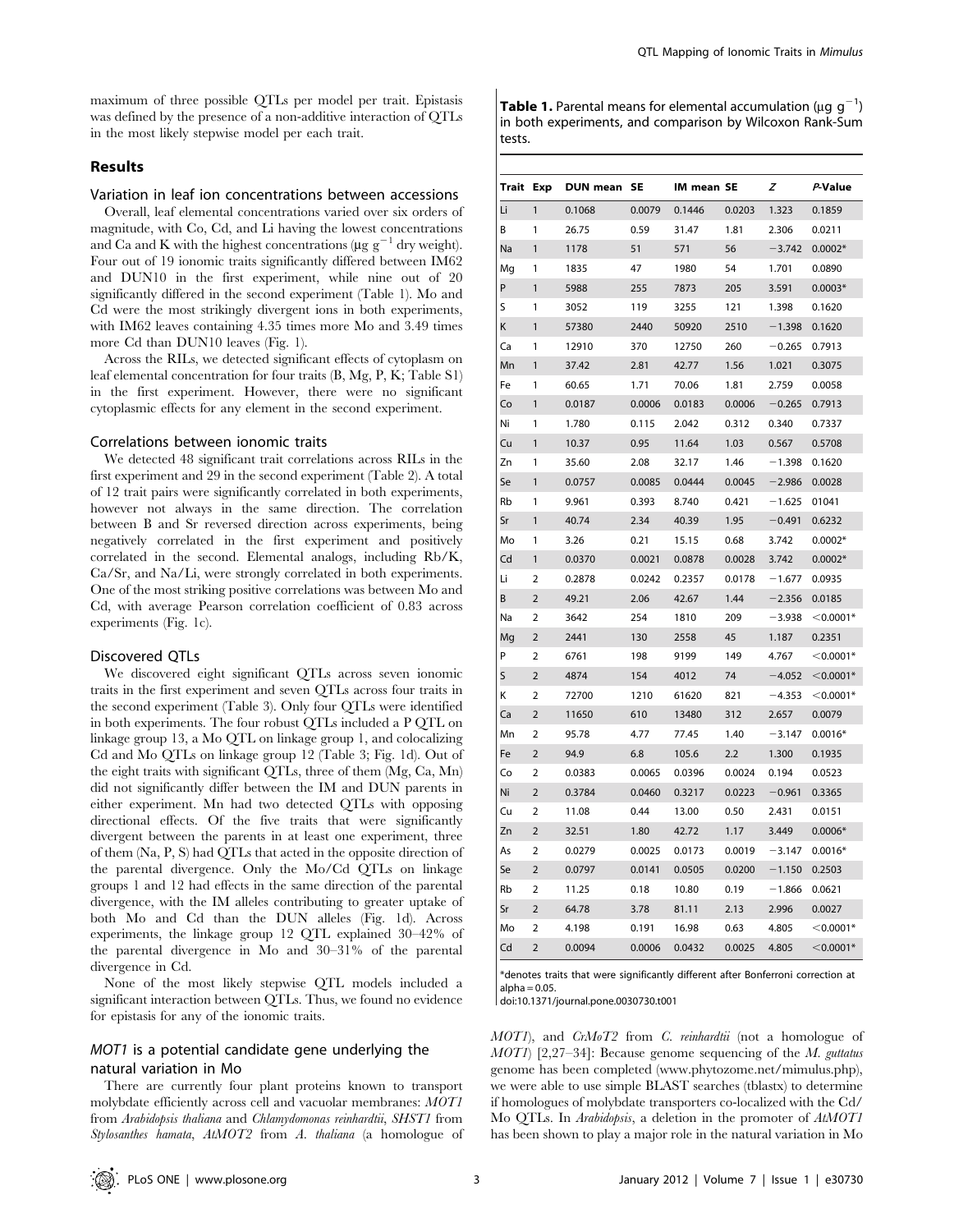

Figure 1. The relationship between Mo and Cd in the second experiment. Mean  $(+/-SE)$  of A) Mo and B) Cd leaf ion concentrations in DUN10 and IM62 lines. C) Strong genetic correlation between Mo and Cd in the RILs. D) QTL map shows overlap in the genetic architectures of Mo (black) and Cd (gray) leaf accumulation. doi:10.1371/journal.pone.0030730.g001

accumulation among accessions [2]. There are two major BLAST hits for AtMOT1 in M. guttatus (genome assembly 2.0), both with an e-value of 2.6e-124. Interestingly, one of the homologues is located within the 1.5-LOD interval of the large Mo/Cd QTL on linkage group 12 (Fig. 2). The second  $MOT1$  homologue maps to linkage group 1 within the 1.5-LOD interval of the Mo accumulation QTL detected in both experiments and the Cd accumulation QTL detected in experiment 2 (Table 3). Unlike MOT1, the other three molybdate transporters have not been linked to natural variation in Mo accumulation [29,32–34]. The top five BLAST hits for SHST1 did not colocalize with either of the Mo/Cd QTLs as they were located on linkage groups 14 (7e-152), 3 (4e-142), 2 (5e-134), 4 (2e-88), and 7 (4e-81).  $AtMOT2$  had its best hit on linkage group 4 (9e-141) with weaker hits to the two previously mentioned MOT1 homologues on linkage groups 1 (8e-114) and 12 (1e-112).  $CrMoT2$  only had one significant hit in the M. guttatus genome on linkage group 6 (2e-51).

#### **Discussion**

Our study is the first of its kind in Mimulus and expands the small diversity of plants where genetic architecture of the natural variation in the ionome has been explored. In this study, we were able to identify strong patterns of genetically based divergence in multiple ionomic traits, detect dozens of strong trait correlations,

and discovered QTLs for eight of the 20 elemental abundances. In addition, we identified two major QTLs underlying a strong correlation between Cd and Mo, with each containing homologues of the candidate gene, MOT1.

#### Genetic architecture of ionomic traits

Our analysis of genetic architecture failed to explain a large amount of the genetic divergence between IM and DUN or the elemental concentration trait correlations, despite the detection of QTLs for many traits. The DUN and IM lines compared in this experiment are genetically divergent in the accumulation of a number of elements. However, we identified few QTLs that had effects in the expected direction of these divergences. Likewise, there were strong and often consistent trait correlations across the RILs in both experiments, but we failed to identify many colocalizing QTLs across traits that could explain these correlations. As we have described in previous studies [20,23], there are major reasons that our ability to detect QTLs were limited in this RIL mapping population. The major factors limiting QTL detection power included strong segregation distortion (48% of markers significantly distorted), phenotyping error, and a moderate level of missing genotype data (Mean  $\pm$  SD, 17.85 $\pm$ 11.83%) per marker). Further, much of the natural genetic variation in ionomic traits could be controlled by a large number of loci that each had effects too small to detect given the sample size of this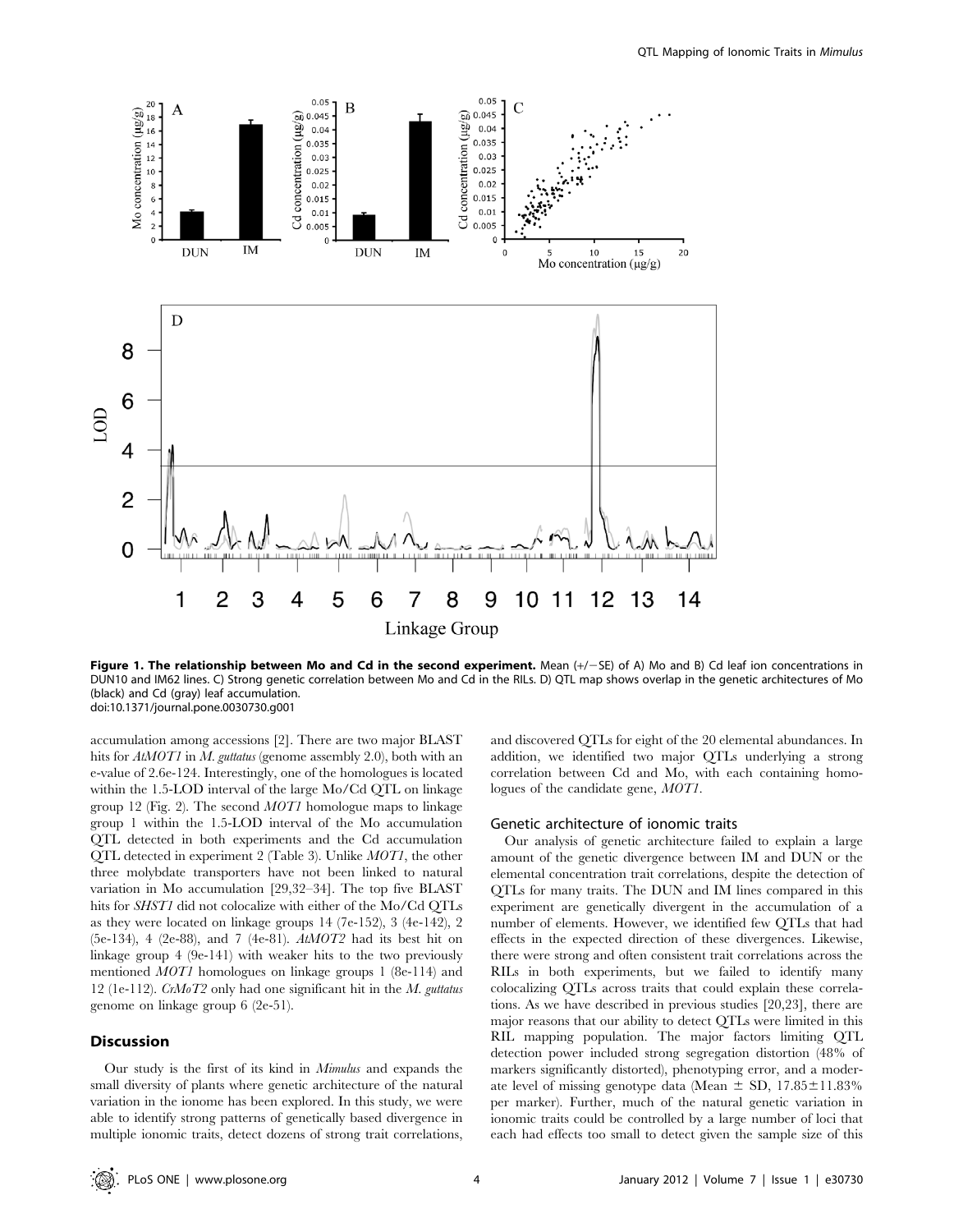Table 2. Pearson product-moment correlation coefficients (r) between leaf elemental concentration traits in the RILs.

|                | Li              | В         | Na        | Mg P      |           | s.                           | к            | Ca                   | Mn        | Fe        | Co            | Ni                       | Cu        | Zn              | As        |   | Se Rb        | Sr      | Mo Cd    |      |
|----------------|-----------------|-----------|-----------|-----------|-----------|------------------------------|--------------|----------------------|-----------|-----------|---------------|--------------------------|-----------|-----------------|-----------|---|--------------|---------|----------|------|
| lū             | $\qquad \qquad$ | 0.33      | 0.53      |           |           |                              |              | 0.54                 |           |           | 0.48          | 0.40                     |           |                 | 0.59      |   |              | 0.53    |          |      |
| Iв             |                 |           |           |           | $-0.31$   |                              |              | 0.30                 |           |           |               |                          |           |                 | 0.36      |   |              | 0.32    |          |      |
| Na             | 0.38            | $-0.32 -$ |           |           |           |                              |              |                      |           |           |               |                          |           |                 |           |   |              |         |          |      |
| Mg             |                 | $-0.42$   |           |           |           |                              | $-0.36$ 0.38 |                      |           | 0.42      |               |                          |           |                 |           |   |              | 0.36    |          |      |
| $\vert$ P      |                 |           |           |           |           |                              |              |                      |           |           |               |                          |           |                 |           |   |              |         |          |      |
| s              | $-0.29$         |           |           |           |           |                              |              |                      |           |           |               |                          |           |                 |           |   |              |         |          |      |
| $\vert$ K      |                 | 0.30      |           |           |           |                              |              |                      | $-0.56$   |           | $-0.34$       |                          |           |                 |           |   | 0.71         |         |          |      |
| Ca             | 0.44            |           |           |           |           | $-0.49$ $-0.32$ $-0.54$ -    |              |                      |           |           | 0.41          |                          |           |                 | 0.37      |   | $-0.45$ 0.98 |         |          |      |
| Mn             |                 | 0.30      | $-0.34$   |           |           |                              |              |                      |           |           |               |                          |           |                 |           |   | $-0.57$      |         |          |      |
| Fe             |                 |           | $-0.31$   |           |           |                              |              |                      |           |           |               |                          |           |                 |           |   |              |         |          |      |
| Co             | 0.49            |           |           |           |           | $-0.48$ $-0.29$ $-0.54$ 0.67 |              |                      |           |           |               | 0.32                     |           |                 | 0.54      |   |              | 0.45    |          |      |
| Ni.            |                 |           |           |           |           | $-0.40 -0.31 -0.33 0.53$     |              |                      |           |           | $0.53 -$      |                          |           |                 |           |   |              |         |          |      |
| cu             |                 |           |           |           |           |                              |              |                      | 0.31      |           |               |                          |           |                 |           |   |              |         |          |      |
| Zn             | $-0.31$         |           |           |           | 0.34      |                              |              |                      |           |           |               |                          | 0.41      | $\qquad \qquad$ |           |   |              |         |          |      |
| As             | NA D            | <b>NA</b> | <b>NA</b> | <b>NA</b> | <b>NA</b> | <b>NA</b>                    | NA.          | <b>NA</b>            | <b>NA</b> | <b>NA</b> | <b>NA</b>     | <b>NA</b>                | <b>NA</b> | <b>NA</b>       |           |   |              | 0.45    |          |      |
| Se             |                 |           |           |           |           |                              |              |                      |           |           |               |                          |           |                 | <b>NA</b> | — |              |         |          |      |
| R <sub>b</sub> | $-0.37$         |           |           |           | 0.52      |                              | 0.83         | $-0.66$              |           |           | $-0.62 -0.42$ |                          | 0.34      |                 | <b>NA</b> |   |              | $-0.47$ |          |      |
| Sr             |                 | $-0.31$   |           |           | $-0.35$   |                              |              | $-0.62$ 0.74 $-0.29$ |           |           |               | <b>0.53</b> 0.38 $-0.35$ |           |                 | NA        |   | $-0.53 -$    |         |          |      |
| Mo             |                 | 0.28      | $-0.30$   |           |           |                              |              |                      | 0.30      |           |               |                          |           |                 | <b>NA</b> |   |              |         |          | 0.92 |
| Cd             |                 |           |           |           |           |                              |              |                      | 0.29      |           | $-0.31$       |                          |           |                 | <b>NA</b> |   |              |         | $0.73 -$ |      |

The lower diagonal list correlations for experiment 1 correlations and the upper diagonal for experiment 2.

Bold indicates traits significant in both experiments.

Only correlations that were significant after Bonferoni correction are reported in the table.

doi:10.1371/journal.pone.0030730.t002

study. A recent study [3] detected a large number of small effect  $(R^2<0.07)$  element accumulation QTLs in A. thaliana mapping populations. Such small effect QTLs were below the detection threshold of our study. Finally, it should be noted that the genetic variation underlying the divergence in elemental accumulation between DUN10 and IM62 might not be represented in the RILs since the IM62 line was a parent of the RILs while the DUN10 line was not.

Table 3. Leaf mineral nutrient QTLs discovered by composite interval mapping.

|       |                |                |           | <b>Closest</b> |                  |            |                  |            | Variance  |
|-------|----------------|----------------|-----------|----------------|------------------|------------|------------------|------------|-----------|
| Trait | Exp            | Chr            | Peak (cM) | marker         | 1.5-LOD Interval | <b>LOD</b> | <b>Threshold</b> | 2a         | explained |
| Na    | $\mathbf{1}$   | 14             | 134       | e583           | $127 - 142$      | 4.35       | 3.37             | 172.893    | 7.61      |
| Mg    | 1              | $\overline{2}$ | 69        | e582           | $62 - 76$        | 3.99       | 3.52             | $-184.767$ | 14.36     |
| P     | $\mathbf{1}$   | 13             | 74        | e547           | $69 - 78$        | 7.74       | 3.26             | $-814.169$ | 10.79     |
| P     | $\overline{2}$ | 13             | 71        | e747a          | $65 - 82$        | 4.83       | 3.53             | $-555.914$ | 8.26      |
| S     | $\mathbf{1}$   | 12             | 69        | e548           | $62 - 80$        | 5.73       | 3.53             | $-588.413$ | 14.76     |
| Ca    | $\mathbf{1}$   | 8              | 12        | e721b          | $2 - 20$         | 5.22       | 3.56             | $-1355.61$ | 17.54     |
| Mn    | 2              | 3              | 48        | e214           | $45 - 52$        | 8.38       | 3.48             | $-12.995$  | 25.15     |
| Mn    | 2              | 12             | 61        | e113           | $52 - 71$        | 3.83       | 3.48             | 8.093      | 8.07      |
| Mo    | $\mathbf{1}$   | $\mathbf{1}$   | 12        | e387           | $4 - 29$         | 3.73       | 3.35             | 2.741      | 10.21     |
| Mo    | $\mathbf{1}$   | 12             | 42        | dr1            | $35 - 47$        | 15.75      | 3.35             | 4.998      | 37.52     |
| Mo    | $\overline{2}$ | $\mathbf{1}$   | 18        | e436           | $7 - 26$         | 4.19       | 3.50             | 1.620      | 8.12      |
| Mo    | $\overline{2}$ | 12             | 40        | dr1            | $26 - 47$        | 8.56       | 3.50             | 3.773      | 27.65     |
| Cd    | $\mathbf{1}$   | 12             | 40        | dr1            | $21 - 46$        | 6.70       | 3.41             | 0.015      | 21.08     |
| Cd    | 2              | $\mathbf{1}$   | 12        | e387           | $7 - 37$         | 3.88       | 3.40             | 0.006      | 8.95      |
| Cd    | $\overline{2}$ | 12             | 40        | dr1            | $22 - 48$        | 9.45       | 3.40             | 0.011      | 25.75     |

The additive effect (2a) is positive for greater accumulation by the IM allele and negative for greater accumulation by the DUN allele. doi:10.1371/journal.pone.0030730.t003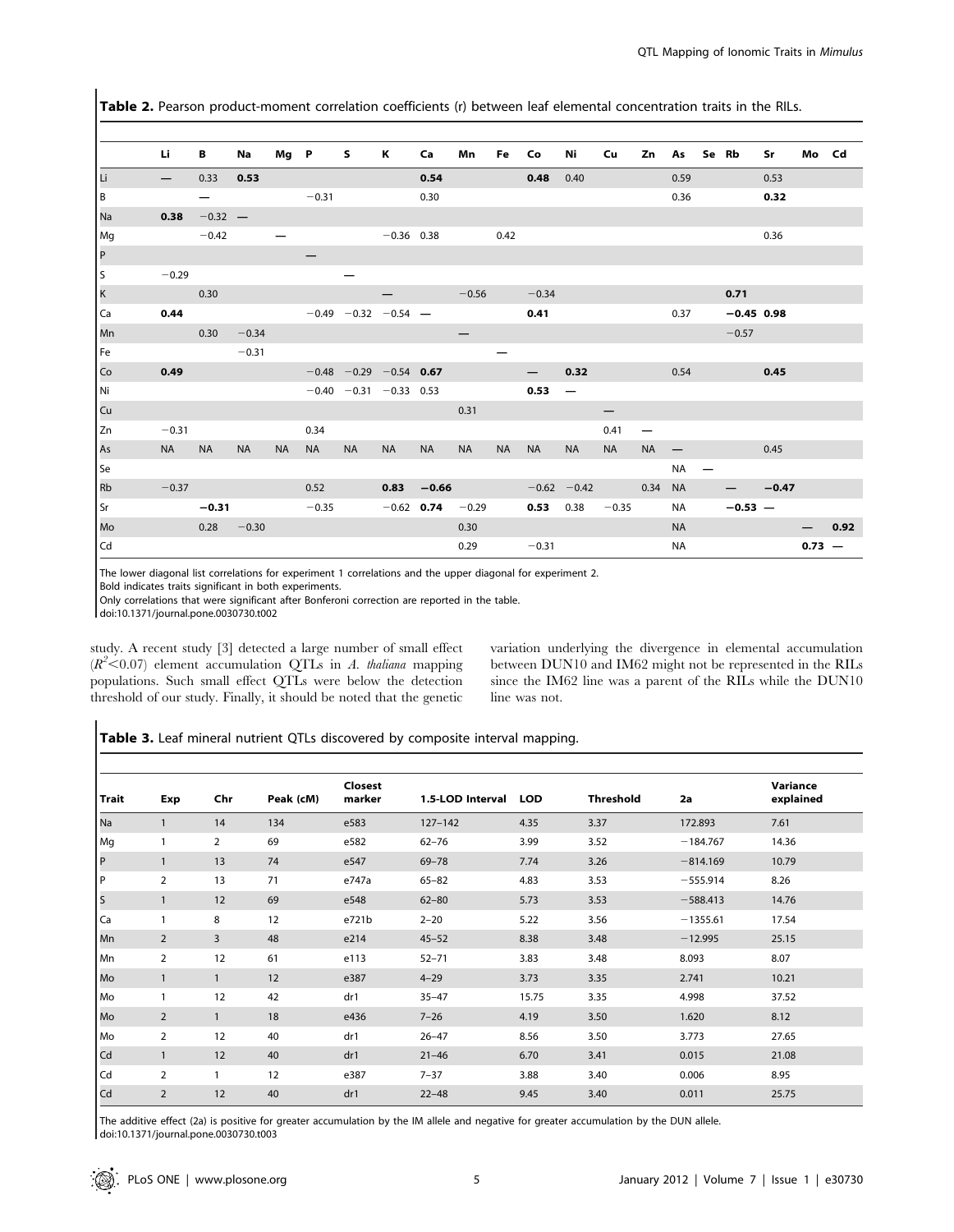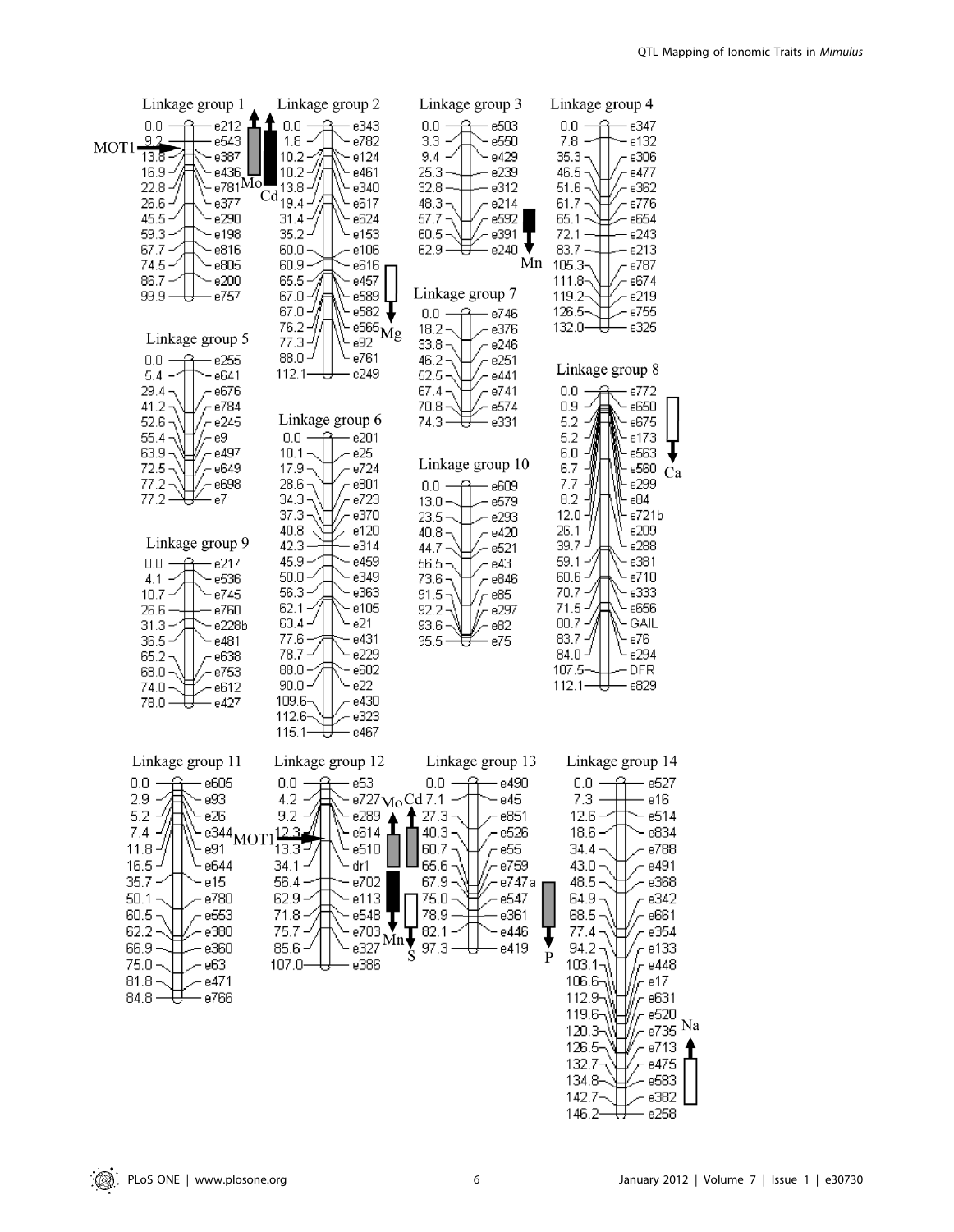Figure 2. Locations of elemental accumulation QTLs. QTLs for experiment 1 (white), experiment 2 (black), and both experiments (gray) are plotted as 1.5 LOD intervals on the linkage map of the RILs. Locations of the two major homologues of MOT1 are also plotted on the map. Up arrows indicate greater accumulation by the IM allele, while down arrows indicate greater accumulation by the DUN allele. doi:10.1371/journal.pone.0030730.g002

#### Natural genetic variation in Mo and Cd

The Mo/Cd QTLs on linkage group 1 and 12 are the only good candidates for locally adaptive loci identified in this study, as all other QTLs were only detected in one of the two experiments or had effects that were in the opposite direction of the parental divergence of the traits. Mo was the most divergent element measured between the DUN10 and IM62 accessions. This finding is consistent with a recent study in A. thaliana, where Mo was the most variable ion with significant divergence in 44 pairwise comparisons among 12 accessions [3]. Because this is the first exploration of natural genetic variation in Mimulus, it is unknown how variable Mo is within and among populations. Further studies should examine whether there is a consistent divergence in Mo that correlates with environmental variation, such as the perennial/annual ecotype division in Mimulus or particular soil types [21,35,36].

Mo is one of 14 essential plant elements and plays a key role as a cofactor component at the catalytic center of a diverse array of enzymes [27,31,37,38]. Mo deficiency has been observed in many crop species [27,39,40], but Mo toxicity is rare. Mo deficiency can lead to poor nitrogen health and is often misdiagnosed as a deficiency of another plant nutrient [27,30]. Because of the very low levels of accumulation of Mo in plants, its potential role in adaptation has been difficult to study until recently [2]. In contrast to Mo, Cd is toxic and non-essential to most plants, with the exception being rare Cd hyperaccumulators [41–44]. Cd is thought to enter the root primarily through essential metal uptake systems, especially Ca, Fe, Mn, and Zn transporters [44,45].

The exact mechanisms of uptake and accumulation of molybdenum in plants are unclear (reviewed in [31]). However, recent studies have identified two homologous transporters of molybdate (AtMOT1, AtMOT2) in A thaliana [2,28,30,34]. This appears to be a common mechanism of Mo metabolism across plants as a MOT1 homologue has also been found to control accumulation of Mo in the green algae Chlamydomonas reinhardtii [32]. One possible explanation of how Cd and Mo accumulation could be connected through MOT1 is that both elements are tightly linked through Fe-homoeostasis in A. thaliana. Under Fedeficiency and constitutively in the Fe-deficient mutant frd3, Cd is

#### References

- 1. Prinzenberg AE, Barbier H, Salt DE, Stich B, Reymond M (2010) Relationships between Growth, Growth Response to Nutrient Supply, and Ion Content Using a Recombinant Inbred Line Population in Arabidopsis. Plant Physiology 154: 1361–1371.
- 2. Baxter I, Muthukumar B, Park HC, Buchner P, Lahner B, et al. (2008) Variation in molybdenum content across broadly distributed populations of Arabidopsis thaliana is controlled by a mitochondrial molybdenum transporter (MOT1). PLoS Genetics 4: e1000004.
- 3. Buescher E, Achberger T, Amusan I, Giannini A, Ochsenfeld C, et al. (2010) Natural genetic variation in selected populations of Arabidopsis thaliana is associated with ionomic differences. PLoS One 5: e11081.
- 4. Baxter I (2009) Ionomics: studying the social network of mineral nutrients. Current Opinion in Plant Biology 12: 381–386.
- 5. Tian H, Baxter IR, Lahner B, Reinders A, Salt DE, et al. (2010) Arabidopsis NPCC6/NaKR1 is a phloem mobile metal binding protein necessary for phloem function and root meristem maintenance. Plant Cell 22: 3963– 3979.
- 6. Chao DY, Gable K, Chen M, Baxter I, Dietrich CR, et al. (2011) Sphingolipids in the root play an important role in regulating the leaf ionome in Arabidopsis thaliana. Plant Cell 23: 1061–1081.
- 7. Antonovics, Bradshaw AD (1970) Evolution in closely adjacent plant populations. VIII. Clinal patterns at a mine boundary. Heredity 25: 349– 34.

increased while Mo decreases [4]. Reduction of Mo may be due to acidification of the rhizosphere during Fe-deficiency, which would result in Mo becoming less bioavailable and/or as a result of down regulation of MOT1. Whereas, increased Cd is likely due to increased activity of the Fe-transporter IRT1 [46]. In the A. thaliana mutant mot1-1 there is an 80% reduction in Mo with no effect on Cd [2].

In contrast to  $A$ . *thaliana*, there is a strong positive relationship between Mo and Cd in M. guttatus. Molybdopterin and FeS cluster biosynthesis are linked in the mitochondria through ATM3, and Fe-homeostasis in atm3 appears to be perturbed, with elevated IRT1 expression and reduced ferritin [47]. Perhaps in Mimulus increased activity of MOT1 is associated with increased expression of IRT1. Another possibility is that MOT1 may interact with other transporters that play a key role in Cd accumulation, such as HMA3 in A. thaliana [45]. Alternatively, the colocalization of the Mo and Cd QTLs could simply be due to tight linkage of causative genes. Further fine-mapping and molecular analysis will be necessary to resolve whether natural variation in the MOT1 homologues is the cause of the large Mo QTL and whether there is a direct molecular connection between Mo and Cd accumulation.

## Supporting Information

Table S1 Ionomic traits with significant cytoplasmic effects in the RILs after Bonferroni correction. (DOCX)

## Acknowledgments

The authors wish to thank Ivan Baxter, Lisa Bukovnik, Beverly Calhoun, Megan Hall, William Morris, Mohamed Noor, Mark Rausher, Greg Wray, and Kevin Wright.

#### Author Contributions

Conceived and designed the experiments: DBL JHW DES. Performed the experiments: DBL CCS ZZ BL. Analyzed the data: DBL CCS BL TEJ. Contributed reagents/materials/analysis tools: DBL DES BL TEJ JHW. Wrote the paper: DBL JHW.

- 8. Baxter I, Brazelton JN, Yu DN, Huang YS, Lahner B, et al. (2010) A coastal cline in Sodium accumulation in Arabidopsis thaliana is driven by natural variation of the sodium transporter AtHKT1;1. PLoS Genetics 6: e1001193.
- 9. Harrison S, Rajakaruna N (2011) Serpentine: The evolution and ecology of a model system. Berkeley, CA: University of California Press.
- 10. Macnair MR, Christie P (1983) Reproductive isolation as a pleitropic effect of copper tolerance in Mimulus guttatus? Heredity 50: 295–302.
- 11. Gardner M, Macnair M (2000) Factors affecting the co-existence of the serpentine endemic Mimulus nudatus Curran and its presumed progenitor, Mimulus guttatus Fischer ex DC. Biological Journal of the Linnean Society 69: 443–459.
- 12. Kay KM, Ward KL, Watt LR, Schemske DW (2011) Plant Speciation. In: Harrison S, Rajakaruna N, eds. Serpentine: The evolution and ecology of a model system. Berkeley, CA: University of California Press. pp 71–95.
- 13. Rus A, Baxter I, Muthukumar B, Gustin J, Lahner B, et al. (2006) Natural variants of AtHKT1 enhance Na+ accumulation in two wild populations of Arabidopsis. PLoS Genetics 2: 1964–1973.
- 14. Loudet O, Saliba-Colombani V, Camilleri C, Calenge F, Gaudon V, et al. (2007) Natural variation for sulfate content in Arabidopsis thaliana is highly controlled by APR2. Nature Genetics 39: 896–900.
- 15. Morrissey J, Baxter IR, Lee J, Li LT, Lahner B, et al. (2009) The ferroportin metal efflux proteins function in iron and cobalt homeostasis in Arabidopsis. Plant Cell 21: 3326–3338.